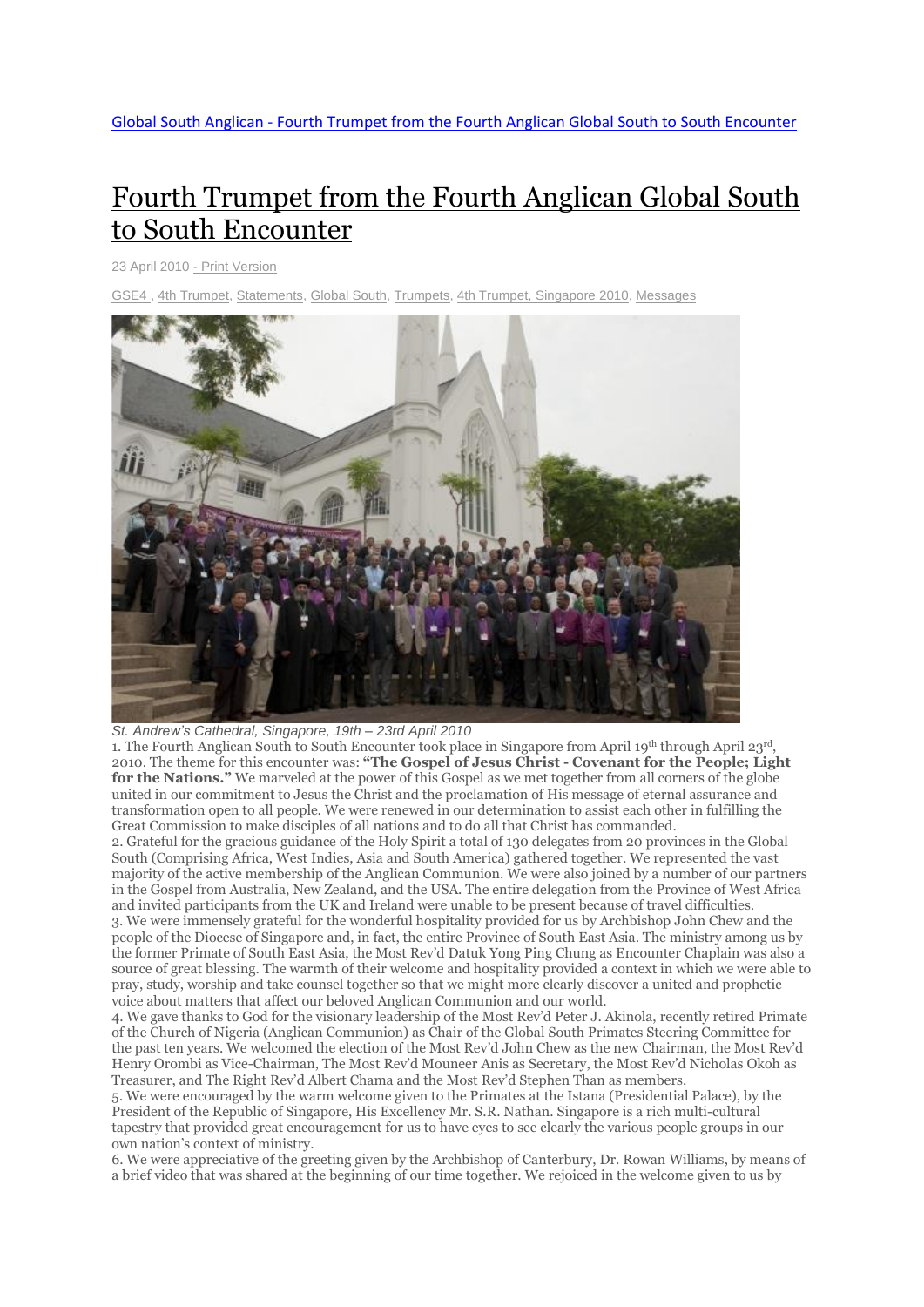Elder Fu Xianwei, Chairman of the National Committee of the Three Self Patriotic Movement (TSPM) of the China Christian Church and the presence and warm greeting offered by His Grace Bishop Suriel representing His Holiness Pope Shenouda III of the Coptic Orthodox Church.

7. We met under the shadow of a serious global ecological crisis as a volcanic ash plume from Iceland resulted in a massive disruption of international air travel. We were reminded yet again of the fragility of our earthly existence and our utter dependence upon the grace of God for life itself.

8. We were mindful of the many difficulties confronted by the nations that we represent. These include natural disasters that have led to enormous devastation, deprivation and the loss of life, political instability that has too often resulted in corruption and violence and the ever-present challenge of living in a world of multiple religions and competing truth claims. We are grateful for those many places where it is possible to live out and promote our Christian convictions without threat but we know that this is not the experience of all our members and we honor those whose Christian faith has led to their marginalization, persecution and sometimes their violent deaths. We uphold all of them in our prayers.

9. We received presentations on the Gospel of Christ, mission and ministry from the Nigerian, West Malaysian and Ugandan settings. Huge political, social and economic changes are taking place as we begin the 21st Century. The global shift in Christian demography brings with it new opportunities for evangelistic outreach. However, we also need to understand afresh the challenges that are confronting the Church and the wider society. We encourage Provinces to develop intentional plans and structures for Church growth in the post-Christendom context of today's world. Above all, we call for a new quest for personal and corporate holiness in the Communion.

10. We responded positively to the call to declare the next ten years a Decade of Mission and Networking and urge our respective Provinces to take up the matter, especially in expanding mission sending capacity to enhance networking among Global South Provinces. We call upon our Churches to pay greater attention to the role of Christian professionals in the mission, ministry and witness of the Christian community. We also need to pay particular attention to the pastoral needs of the laity, especially women and young people, who are witnessing to their faith at the cutting edges of mission.

11. We rejoiced to receive the report from the Global South Anglican Economic Empowerment Track that was established in the Third Encounter. We affirm the actions already taken in the past four years that focus on:

- Developing in each Province an Economic Empowerment Fund;
- Developing sustainable Empowerment strategy;
- Promoting biblically-based teaching on stewardship;
- Promoting regional partnerships;
- Networking and increasing active engagement of both public and private sectors in improving the
	- economic livelihood of local communities.

12. The youth leaders from the Provinces of Egypt, Nigeria, Kenya, Uganda and Southeast Asia met together to celebrate their Anglican heritage. We agreed that the future of the Communion lies in winning the next generation for Christ. We urge each region to adopt initiatives to better understand the needs and characteristics of this new generation so that we might better communicate the Gospel and Christian values to them. It is essential that the ethos and traditions of the Church be imparted to the youth in creative and dynamic ways so that they will be equipped to live for Christ for their generation and beyond.

13. During our plenary sessions, bible studies and small group discussions we were called back to a fresh vision of God, of the Church and of Christian leadership. We saw God in His stunning holiness and absolute sovereignty through Isaiah's vision (Is 6: 1-13), and correspondingly saw our own ingrained sinfulness and utter foolishness in trusting man rather than God alone. We caught a " big" vision of the Church from her role as 'servant of the Lord' (Is 42: 1-9) to bring God's justice or 'right order of living' to the nations of the world. This established the absolute necessity and priority for the Church to disciple her members under the authority of the inspired Scriptures so that they may transform their societies and reach the nations with the Gospel. The fresh call upon the Church's leadership, from the Servant of the Lord's costly obedience (Is 50: 4-9), is to be courageous and fully confident of the Lord's sustaining grace and final vindication.

14. Upon this biblical foundation, we looked afresh at the theological underpinnings of the Encounter's theme, found renewed strength to pursue its practical outworking and renewed our commitment to network with one another for mission, prayer and economic empowerment strategies so that we might enlarge the capacity of our provinces and dioceses to fulfill the Great Commission.

15. As a sign of our fellowship and an encouragement to our purpose, at the beginning of our assembly God sent into our midst two Nepalese Anglicans, members of the new Anglican Church in this principally Hindu and Buddhist nation. They shared with us about new Anglican initiatives that are bringing the gospel to their people and the way in which the Word of God has brought life and hope and peace, along with suffering. We rejoice with them in their newfound faith and their determination to be obedient to the Word of God in a setting where such obedience is very costly.

16. In contrast, we continue to grieve over the life of The Episcopal Church USA (TEC) and the Anglican Church of Canada and all those churches that have rejected the Way of the Lord as expressed in Holy Scripture. The recent action of TEC in the election and intended consecration of Mary Glasspool, a partnered lesbian, as a bishop in Los Angeles, has demonstrated, yet again, a total disregard for the mind of the Communion. These churches continue in their defiance as they set themselves on a course that contradicts the plain teaching of the Holy Scriptures on matters so fundamental that they affect the very salvation of those involved. Such actions violate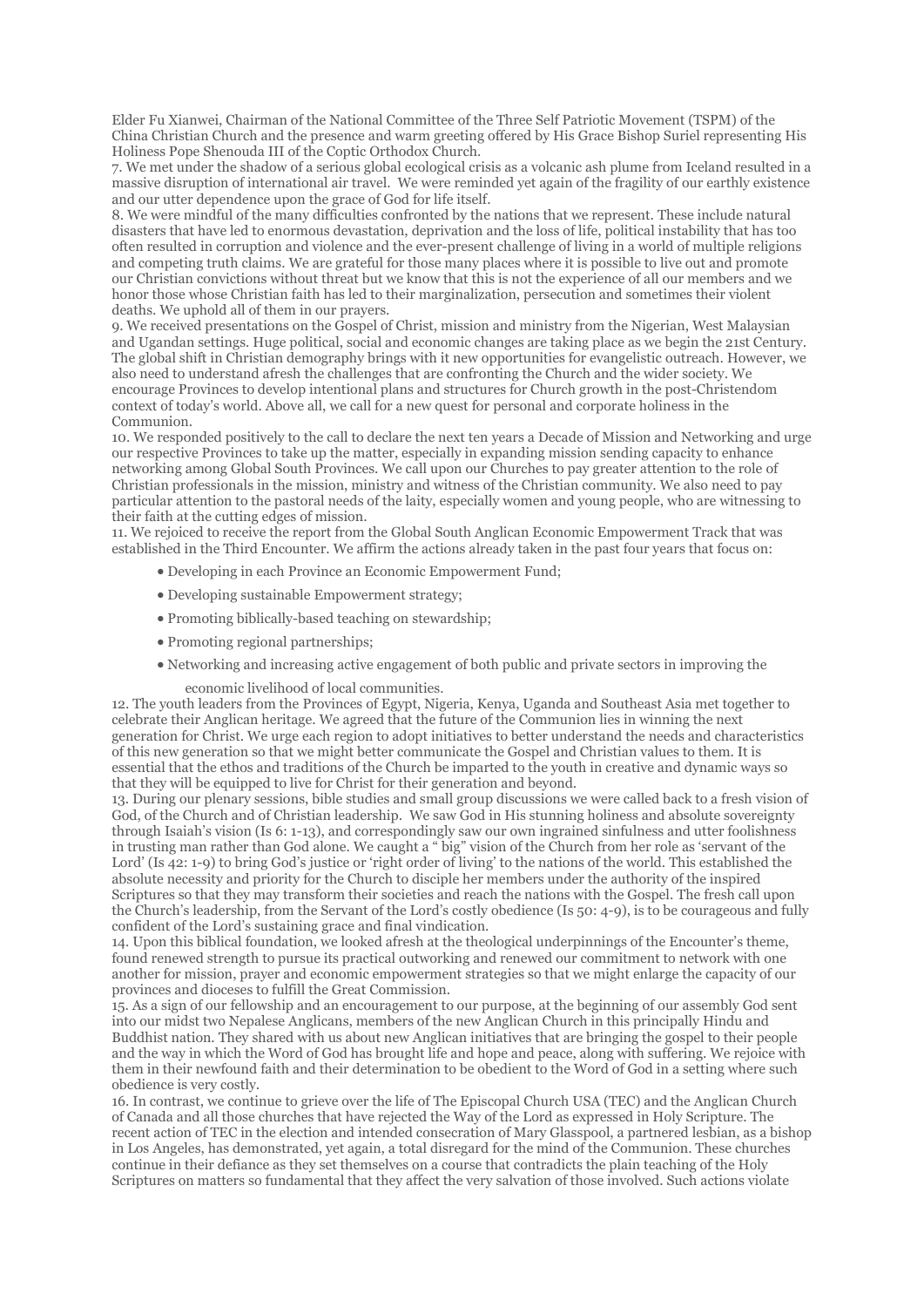the integrity of the Gospel, the Communion and our Christian witness to the rest of the world. In the face of this we dare not remain silent and must respond with appropriate action.

17. We uphold the courageous actions taken by Archbishops Mouneer Anis (Jerusalem and the Middle East), Henry Orombi (Uganda) and Ian Ernest (Indian Ocean) and are encouraged by their decision not to participate in meetings of the various Instruments of Communion at which representatives of The Episcopal Church USA and the Anglican Church of Canada are present. We understand their actions to be in protest of the failure to correct the ongoing crisis situation.

18. Some of our Provinces are already in a state of broken and impaired Communion with The Episcopal Church USA and the Anglican Church of Canada. Their continued refusal to honor the many requests<sup>1</sup> made of them by the various meetings of the Primates throughout the Windsor Process have brought discredit to our witness and we urge the Archbishop of Canterbury to implement the recommended actions. In light of the above, this Fourth South-to-South Encounter encourages our various Provinces to reconsider their communion relationships with The Episcopal Church USA and the Anglican Church of Canada until it becomes clear that there is genuine repentance.

19. We were pleased to welcome two Communion Partner bishops from The Episcopal Church USA (TEC) and acknowledge that with them there are many within TEC who do not accept their church's innovations. We assure them of our loving and prayerful support. We are grateful that the recently formed Anglican Church in North America (ACNA) is a faithful expression of Anglicanism. We welcomed them as partners in the Gospel and our hope is that all provinces will be in full communion with the clergy and people of the ACNA and the Communion Partners.

20. For many generations Anglicans have lived together with a shared understanding of our common faith; indeed among our great gifts has been the Book of Common Prayer that has provided a foundation for our common life. In recent years the peace of our Communion has been deeply wounded by those who continue to claim the name Anglican but who pursue an agenda of their own desire in opposition to historic norms of faith, teaching and practice. This has led to a number of developments including the GAFCON meeting that took place in Jerusalem in June 2008. <sup>2</sup>

21. Global South leaders have been in the forefront of the development of the 'Anglican Covenant' that seeks to articulate the essential elements of our faith together with means by which we might exercise meaningful and loving discipline for those who depart from the 'faith once for all delivered to the saints.' We are currently reviewing the proposed Covenant to find ways to strengthen it in order for it to fulfill its purpose. For example, we believe that all those who adopt the Covenant must be in compliance with Lambeth 1.10. Meanwhile we recognize that the Primates Meeting, being responsible for Faith and Order, should be the body to oversee the Covenant in its implementation, not the Standing Committee of the Anglican Communion.

22. Over the last 20 years we have been distracted by conflicts and controversies that have kept us from effectively fulfilling the Great Commission. While we have been so distracted, Christian heritage, identity and influence has continued to decline in the West. We believe that there is a need to review the entire Anglican Communion structure; especially the Instruments of Communion and the Anglican Communion office; in order to achieve an authentic expression of the current reality of our Anglican Communion.

Therefore, since we are surrounded by such a great cloud of witnesses, let us throw off everything that hinders and the sin that so easily entangles, and let us run with perseverance the race marked out for us. Let us fix our eyes on Jesus, the author and perfecter of our faith, who for the joy set before him endured the cross, scorning *its shame, and sat down at the right hand of the throne of God. (Hebrews 12:1,2) ------------------*

#### Notes

*1. Specific recommendations are listed in the Windsor Report 2004, Primates' Meeting Communiqué at Dromantine 2005, Primates Meeting Communiqué at Dar es Salaam 2007*

*2. "We, together with many other faithful Anglicans throughout the world, believe the doctrinal foundation of* Anglicanism, which defines our core identity as Anglicans is expressed in these words: The doctrine of the Church is grounded in the Holy Scriptures and in such teachings of the ancient Fathers and Councils of the Church as are agreeable to the said Scriptures. In particular, such doctrine is to be found in the Thirty-nine Articles of Religion, the Book of Common Prayer and the Ordinal. We intend to remain faithful to this standard, and we call on others in the Communion to reaffirm and return to it." Jerusalem Declaration, June 2008